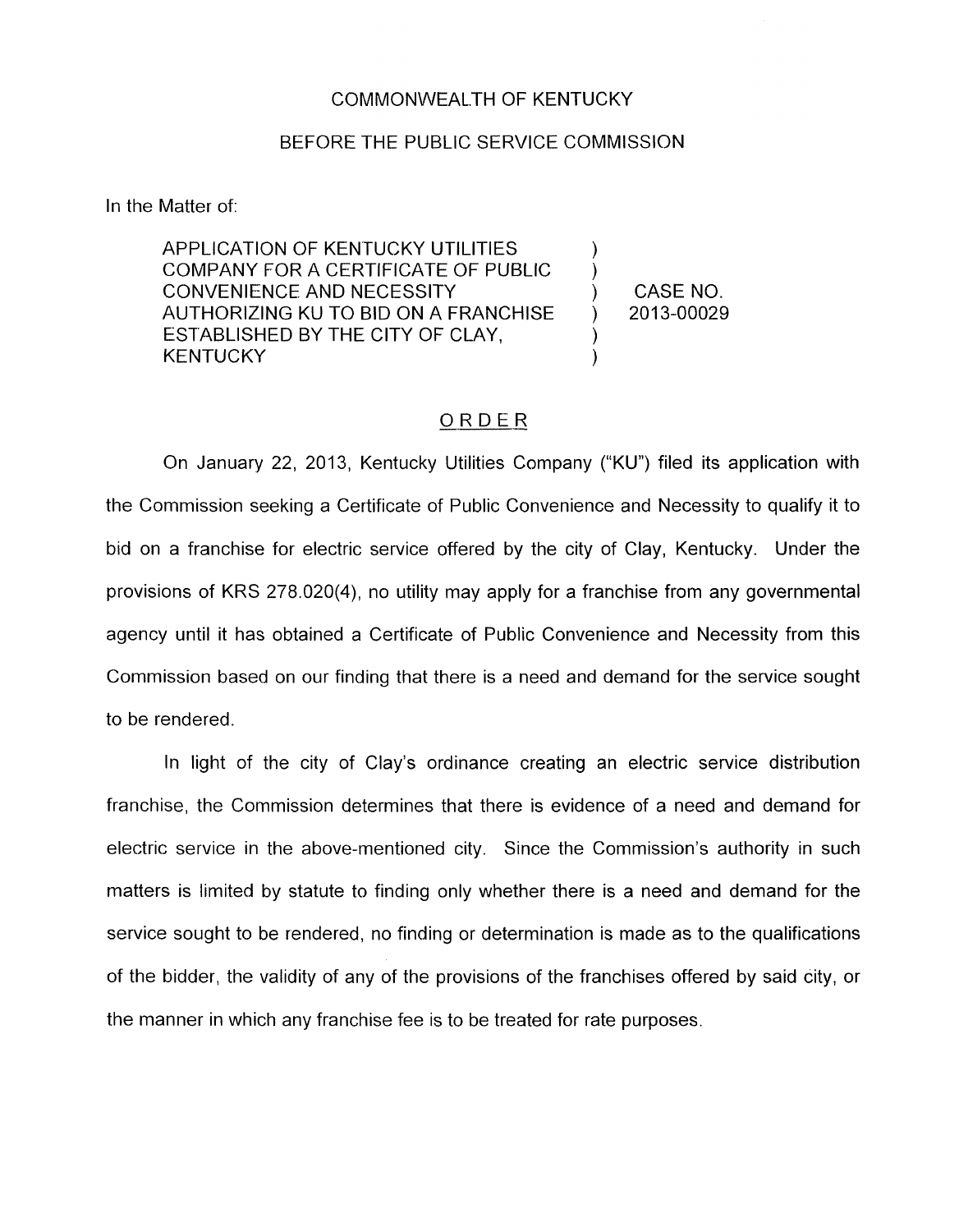IT IS THEREFORE ORDERED that:

1. KU is granted a Certificate of Public Convenience and Necessity that authorizes it to bid on a franchise for electric service offered by the city of Clay, Kentucky.

2. If KU is not the successful bidder, KU shall, within ten days of the award of the franchise at issue, file with the Commission a written notice stating that KU was not the successful bidder

**3.** If KU is the successful bidder, KU shall, within ten days of the award of the franchise at issue, file with the Commission a copy of the executed franchise agreement.

**4.** Any documents filed pursuant to ordering paragraphs 2 or 3 of this Order shall reference the number of this case and shall be electronically submitted via the Commission's electronic Tariff Filing System.

*5.* This Order shall not be construed as granting a Certificate of Public Convenience and Necessity to construct utility facilities in said city.

By the Commission



ATTEST: Executive<sup>nt</sup> rector

Case No. 2013-00029